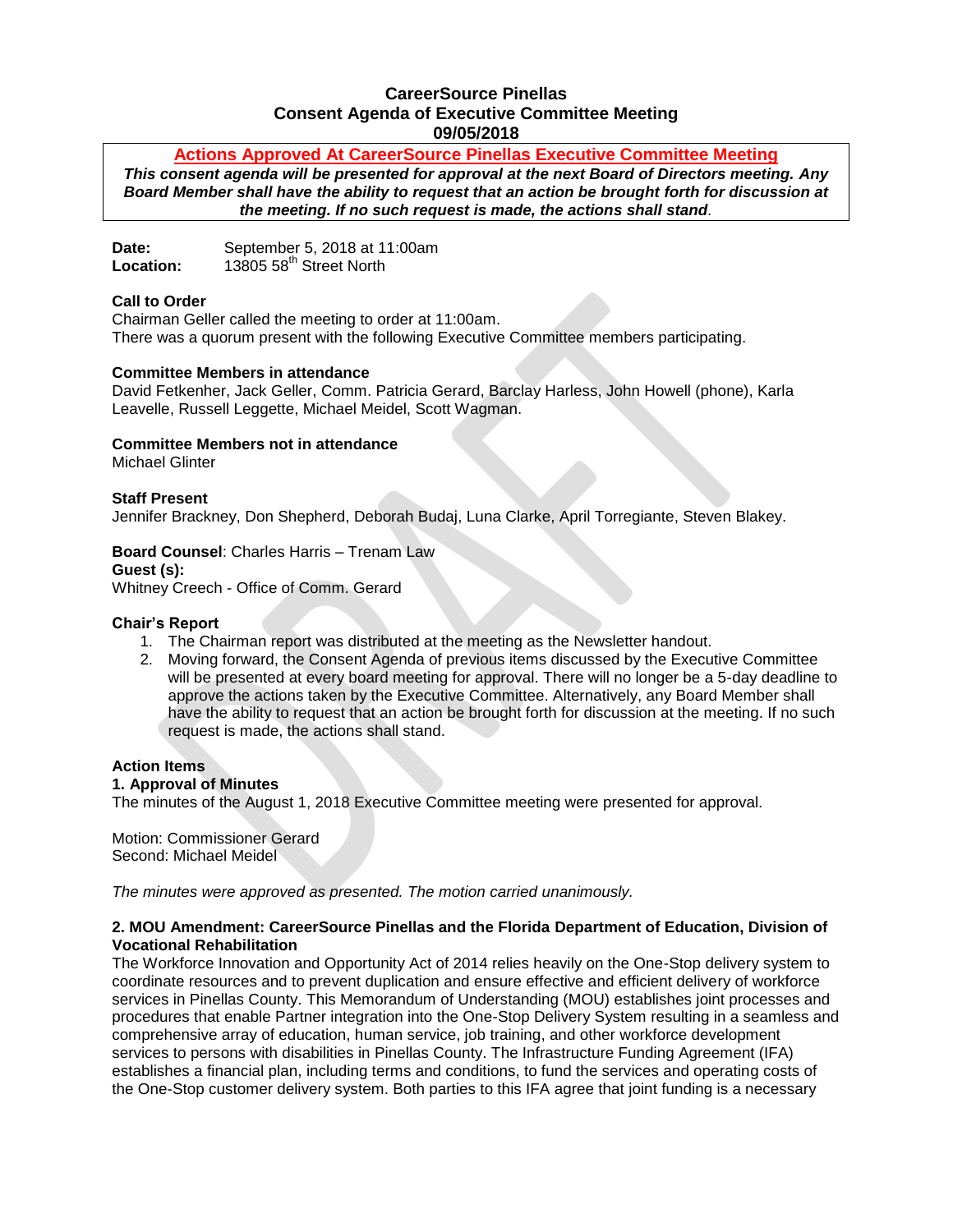foundation for an integrated service delivery system. The proposed MOU amendment is required in order to establish a term date for the MOU between CareerSource Pinellas and the Florida Department of Education, Division of Vocational Rehabilitation of June 30, 2020, where previously there was an automatic one-year renewal term. This MOU was originally approved by the CareerSource Pinellas board in June 2016 and the Board of County Commissioners on February 7, 2017.The attached IFA contains the following adjustments from the previously approved IFA:

- 1. Section VI (page 4 of 7) added the following language: "*Payment will be made in a single payment during the final quarter of each program year this IFA is in effect*."
- 2. Section XIV Governance removed, which previously stated:

*"The accountability and responsibility for the One-Stop career center system's organizational activity and accomplishments will rest with CareerSource. Pursuant to the Act CareerSource shall conduct oversight with respect to the One-Stop delivery system. Any dispute concerning this IFA will be resolved in accordance with CareerSource's Grievance/Complaint and Hearing/Appeal Procedures QA-010."*

3. Section XV, Payment Methodology (page 6 of 7), added to the IFA calling for an invoice to be issued in the final quarter for the entire sum.

Motion: Commissioner Gerard Second: Barclay Harless

*The Executive Committee recommends Approval of the amended MOU and IFA. Subsequently, it will be forwarded to the Pinellas Board of County Commissioners for final approval. The motion carried. Mr. John Howell abstained from voting, as a representative of the FL Department of Education, Division of Vocational Rehab.* 

# **3. Communication with Pinellas County Inspector General**

**Background:** At the August 1, 2018 Executive Committee meeting, an action item was presented, requesting to engage the services of Powell & Jones CPAs to review the incentives given to Business Services staff, during a 13-month period, from July 1, 2016 to August 1, 2017. The Executive Committee recommended tabling this item until a determination and/or quote is received from the Pinellas County Inspector General (Clerk of the Court), regarding whether to engage in an expanded review and how much it would cost for their office to conduct a review of the Business Services Incentives

**Outcome:** As requested, management communicated with the Pinellas County Inspector General regarding the matter. Inspector Collazo's answer reads in part: *"The [Powell & Jones] report cited above contains sufficient evidence to form an opinion, and auditing another sample may not provide additional benefit, considering the engagement cost and action already taken by management. However, should the CareerSource Pinellas Board want us to perform a limited scope audit, we would require signing a memorandum of understanding, and request access to the entire work product of Powell & Jones. Due to our current workload, the earliest date we could start the engagement is September 24, 2018."* The full memo from the Pinellas County Inspector General was attached.

*The previously tabled action item of August 1, 2018 is deemed "dead" for lack of a motion. It was also suggested that the board enlist the assistance of the office of the Pinellas County Inspector General in the future to conduct the organization's internal controls audit. The item will be presented to the Audit Committee for further discussion, and a recommendation (if any) will come from them.*

# **4. Request for Proposals: One-Stop Operator**

A Request for Proposals for One Stop Operator was issued on July 3, 2018 to solicit proposals from companies to provide services required of a One-Stop Operator. The One-Stop Operator will coordinate the service delivery of participating one-stop partners and service providers within the career centers. This RFP was publicized via multiple avenues, including notices in the Tampa Times and to interested bidders. The proposals were due on August 9, 2018. Two proposals were received, respectively from Complete Technology Solutions and Kaiser Group d/b/a Dynamic Workforce Solutions. Both proposals met the submission requirements. A selection committee consisted of staff members met on August 14<sup>th</sup> to discuss their independent evaluations. The scores received are listed below: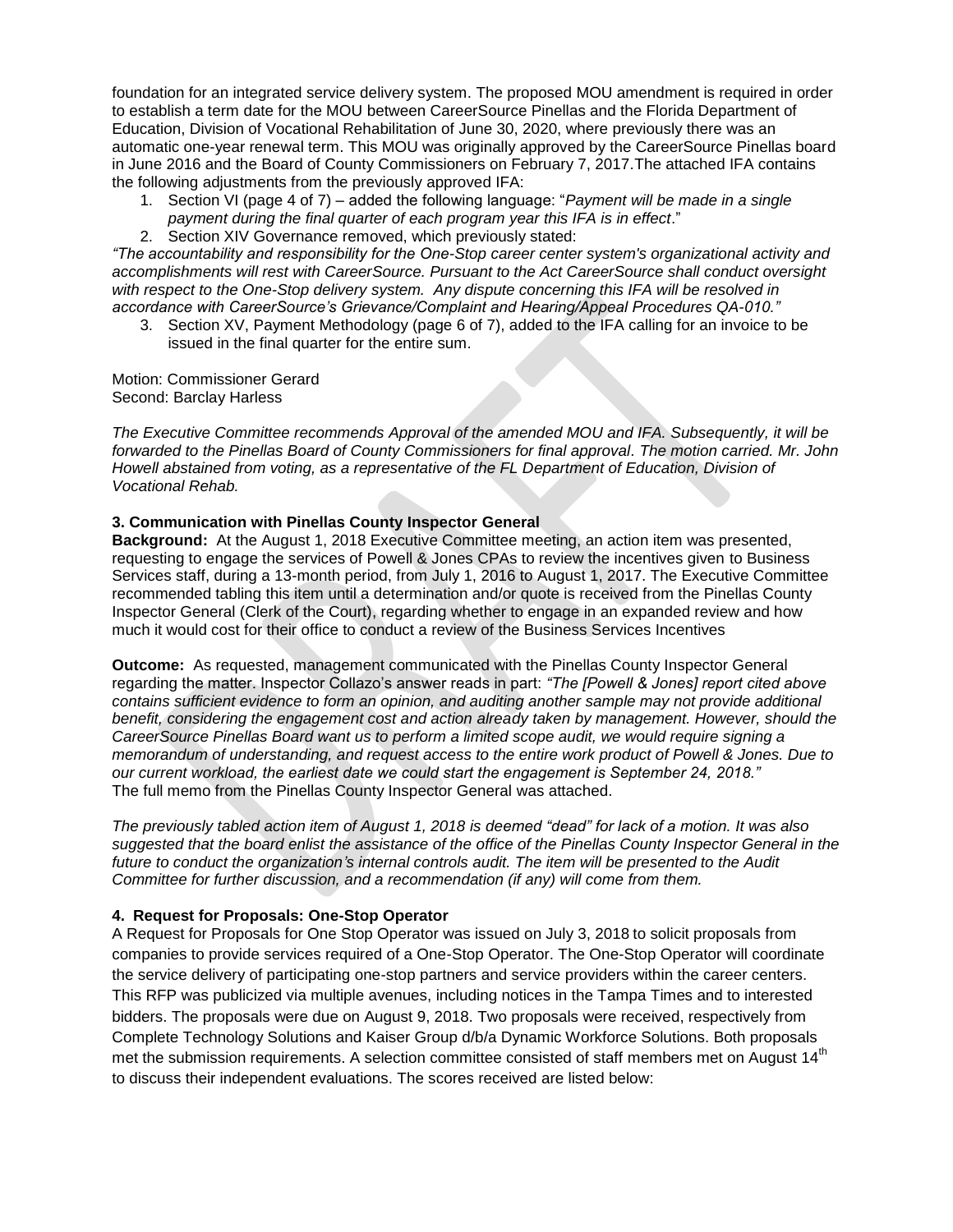| Proposers                                      | <b>Total Score</b><br>(Max. points 500) |
|------------------------------------------------|-----------------------------------------|
| Kaiser Group d/b/a Dynamic Workforce Solutions | 441                                     |
| <b>Complete Technologies Solutions</b>         | 412                                     |

Motion: Barclay Harless Second: Commissioner Gerard

Members discussed that the One-Stop Operator should be able to manage the internal monitoring process of the company, as a third party. It was also suggested that the Operator presents any monitoring report directly to the Board of Directors.

*The Executive Committee recommends approval to enter into contract negotiations with Kaiser Group d/b/a Dynamic Workforce Solutions for One-Stop Operator Services. The motion carried unanimously.* 

### **5. Annual Financial Audit For the Fiscal Year Ended June 30, 2018**

**This item is pulled out of the consent agenda to be a separate action item. It will be discussed at the meeting.** 

### **6. Feasibility of selling the Science Center property**

At the August 31, 2018 Science Center Committee meeting, members discussed the feasibility of selling the Science Center property. Members discussed the various services provided to customers at the Science Center location and had a preliminary discussion on whether or not to keep or sell the property. After a thorough discussion, the Science Center Committee members recommended to conduct an appraisal of the Science Center loan through the current financial institution serving as the note-holder. This appraisal would be for the purpose of determining possible options to refinance the property.

Members further discussed whether there are any benefits for the organization to keep the science center. If not, there is the open option to sell the property. Several training programs and classes take place at the facility, if we were to sell the property, a new location would be needed to house those programs. The Science Center committee is entrusted with making a decision on the future of the property and recommending a course of action to the board. Members suggested that management attend to the safety issues that can be addressed at this time. Those issues are related to the roofing, the air conditioning filters, and the electrical panels. A follow-up will be done to contact an expert on mold abatement. Staff to contact the financial institution (Hancock-Whitney) and let them know of our intention to perform an appraisal for the purpose of possible refinancing.

Motion: Commissioner Gerard Second: David Fetkenher

*The Executive Committee recommends approval to conduct an appraisal of the Science Center through the current financial institution serving as the note-holder. This appraisal would be for the purpose of determining possible options to refinance the property. This motion carried unanimously.* 

**Other Administrative Matters**

There are none.

### **Information Items**

### **1. Transition Update & Timeline**

WorkNet Pinellas, Inc. voted to approve a transition deadline of September 1st 2018 as requested by CareerSource Tampa Bay. As a result, WorkNet Pinellas, Inc. sent WARN layoff notices to all CareerSource Tampa Bay staff and shared services staff that WorkNet Pinellas, Inc. would no longer employ these employees as of August 31, 2018. Those employees affected received a WARN layoff notice as required by law on June 29, 2018. Both organizations worked to ensure the 133 employees who received a WARN Notice were aware of and could apply for available positions. As part of the staffing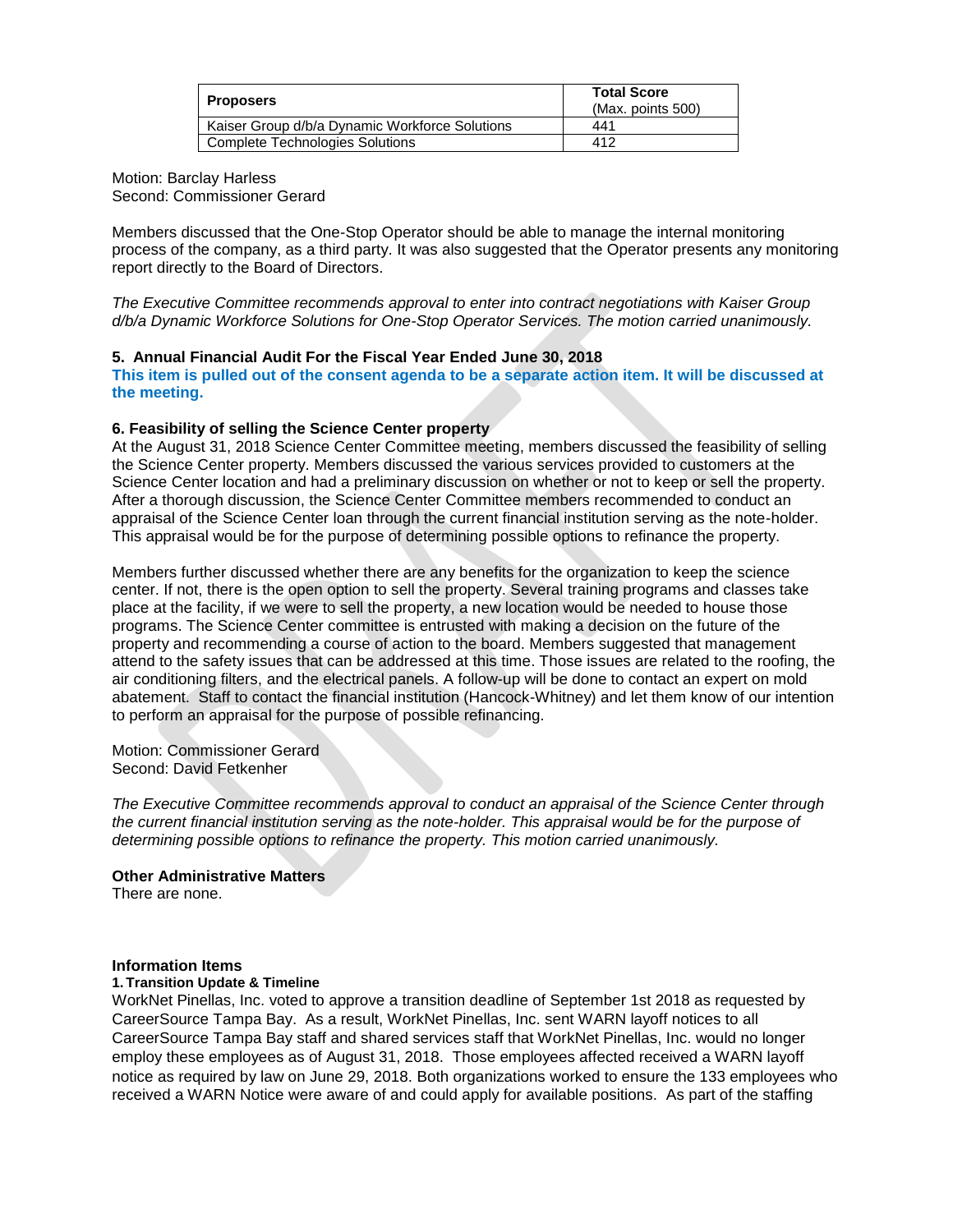plan, CSPIN offered employment letters to 13 shared staff, including MIS, Finance and Business Services. All accepted the letter of employment, except for the four Finance staff: Director of Finance, Senior Accountant, Accountant and Finance Specialist. As a result, we immediately secured an interim CFO consultant, Deborah Budaj to ensure strong fiscal operations. A search committee is underway to hire a Chief Executive Officer (CEO) and Chief Financial Officer (CFO). We have been committed to creating two separate organizations, each focused on meeting the needs of their respective community. This transition has not impacted the continuity of services to businesses or job seekers. We are excited about the opportunities ahead to improve and enhance our teams' focus on meeting the unique needs of the businesses in our individual communities and collaborating as necessary to achieve shared goals for the larger economic region. We recognize that times of transition are stressful for staff, even as we look forward to building stronger organizations. Each local workforce development board, working in partnership with the county commissions of Pinellas and Hillsborough counties, are building organizations dedicated to accountability, integrity and transparency as well as exemplary customer service that improves lives. Again, the vital day-to-day work supporting businesses in Pinellas and Hillsborough counties with their recruiting, hiring and training needs and residents with career guidance and placement assistance has not been interrupted during this transition. We are committed to continuing to work together to support each organization as we move forward. We wish to thank our staff for their patience and hard work as we complete a smooth and successful transition.

#### **Committee Reports**

**CEO Search Committee:** The search Committee met this morning at 9:30am. They discussed the qualifications of the candidates that were presented for consideration. Four candidates were selected to be interviewed further. The Committee will be conducting Skype interviews of the candidates on September 12, 2018, here at the Epicenter. The CFO candidates will be screened by the current Interim Executive Director, the interim CFO and the Board Treasurer.

**Audit Committee:** The audit firm of Powell & Jones, CPAs has completed the annual financial audit for WorkNet Pinellas, Inc. for the fiscal year ended June 30, 2018. This item was discussed at the 08-28-18 Audit Committee meeting, and also presented at this Executive Committee meeting. Mr. Powell will be present at the September Board meeting to answer any questions.

**Compensation Committee Report:** The Compensation Committee is scheduled to meet immediately after this Executive meeting. The committee will discuss compensation for the Business Services team.

**Workforce Solutions Committee: The Workforce Solutions Committee met on August 7<sup>th</sup>. Members** discussed the performance of the various training vendors, as well as the Targeted Occupations List for the 18-19 Program Year. The chair of the committee has called for a meeting to be held on September  $11<sup>th</sup>$ , to discuss ways to improve our outreach to customers, address brand marketing and discuss ways to cater to the workforce needs of the region.

**One-Stop Committee:** The One Stop Committee met on August 23<sup>rd</sup>. At that meeting, the committee approved the recommendation to select Kaiser Group as the new one-stop operator. Kaiser Group received the higher scores of the two submissions that were received for that proposal. This item was also presented at this meeting. The DEO reporting for quarter 4 shows Pinellas with a total of 18,404 placements reported for program year 2017-2018 through year end. The average ranking for the Pinellas region for the program year was  $4<sup>th</sup>$  in the state of Florida.

**Science Center Committee:** The Science Center Committee met on 08/31/18. During the meeting, members discussed the feasibility of selling the property and after much discussion, recommended that an appraisal of the loan be made, for the purpose of refinancing the property. CSPIN hired a building inspector to assess the current structural condition of the Science Center of Pinellas. The property inspection was conducted by National Property Inspections and the full report is available on our website. **Summer Camp 2018**: Summer Camp ended on August 10, 2018 at the Science Center. Over 500 youth were served during the 12-weeks of camp this year. Several community-based organizations helped us enrich our camp program: St. Pete Astronomy Club, Suncoast Herpetology Society, St. Petersburg Forensic Science Department, WFLA Meteorology team, Florida Fish and Wildlife Conservation